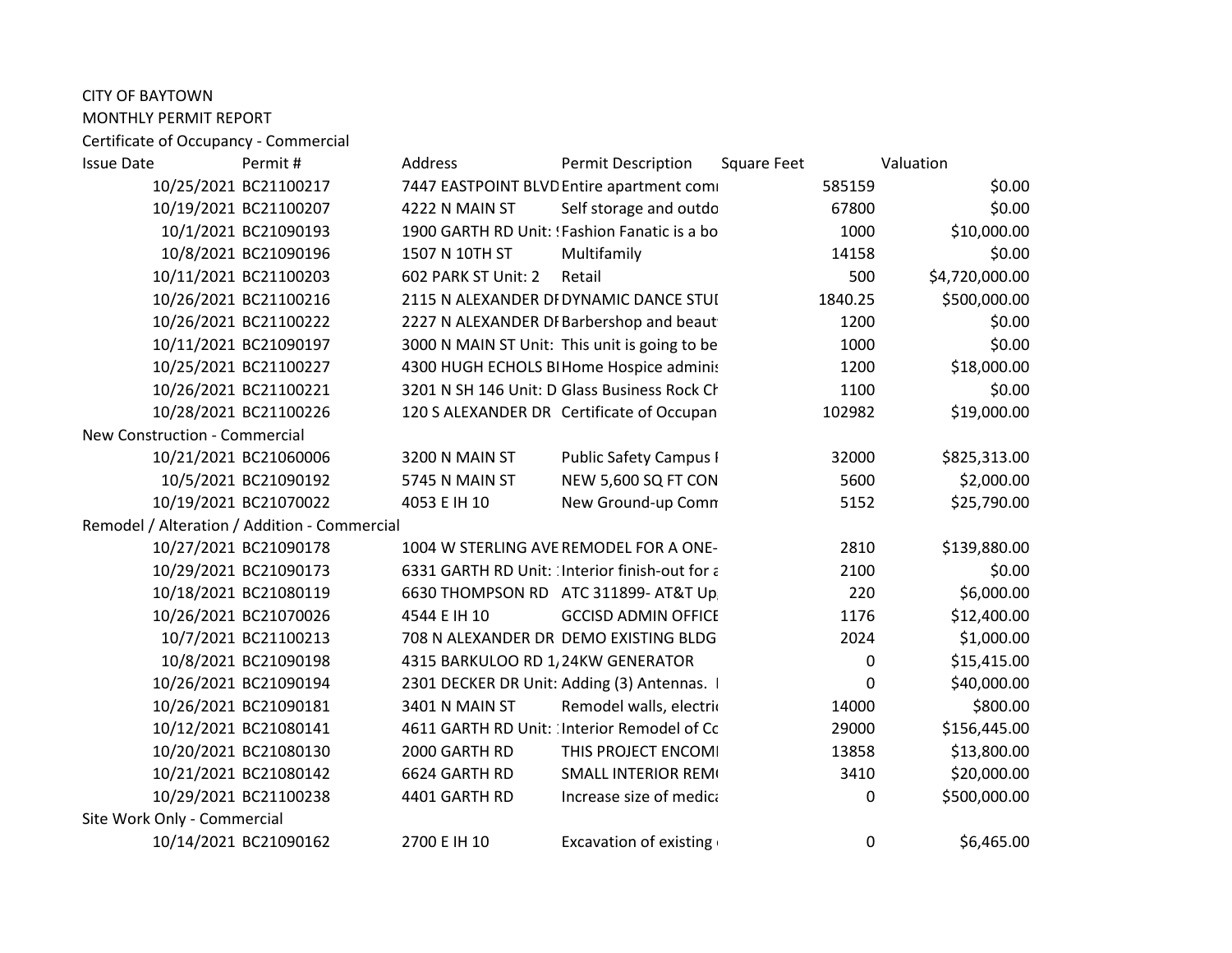| 10/13/2021 BC21100220            | 2200 N MAIN ST             | <b>EXISTING SITE PLAN TC</b>               | 27113     | \$625,000.00 |  |
|----------------------------------|----------------------------|--------------------------------------------|-----------|--------------|--|
| Driveway / Flatwork - Commercial |                            |                                            |           |              |  |
| 10/12/2021 BC21090188            | 1619 LEE DR                | Resurface asphalt and                      | $\pmb{0}$ | \$0.00       |  |
|                                  |                            |                                            |           |              |  |
| New Construction - Residential   |                            |                                            |           |              |  |
| 10/6/2021 BR21070168             | <b>147 EGRET CANAL</b>     | NEW RESIDENCE WITH                         | 1133      | \$138,070.00 |  |
| 10/5/2021 BR21070166             | 138 EGRET CANAL S          | NEW RESIDENCE WITH                         | 1111      | \$0.00       |  |
| 10/28/2021 BR21100511            |                            | 6515 TERRALAGO WA\New Single Family Hon    | 2404      | \$0.00       |  |
| 10/27/2021 BR21100527            | 1214 OAK ST                | new house                                  | 1371      | \$166,465.00 |  |
| 10/8/2021 BR21090399             |                            | 8031 BROOKS CROSSII One story single home  | 2323      | \$0.00       |  |
| 10/6/2021 BR21090456             | 1213 YUPON ST              | Reconstruction for GL(                     | 1064      | \$560.00     |  |
| 10/13/2021 BR21100513            |                            | 6602 HIDDEN DUNES I New Single Family Hon  | 2435      | \$220,986.00 |  |
| 10/1/2021 BR21080343             |                            | 2114 W HUMBLE AVE Single Family, One Stor  | 2546      | \$0.00       |  |
| 10/11/2021 BR21090368            |                            | 8427 SUNSET ISLES DR New Single Family Hon | 2505      | \$5,000.00   |  |
| 10/1/2021 BR21090406             |                            | 1823 PLANTATION PL New Single Family Hon   | 2028      | \$1,840.00   |  |
| 10/11/2021 BR21090469            |                            | 8431 SUNSET ISLES DR New Single Family Hon | 2171      | \$185,000.00 |  |
| 10/5/2021 BR21070165             |                            | 131 DOLPHIN HARBOR NEW RESIDENCE WITH      | 1111      | \$20,000.00  |  |
| 10/11/2021 BR21090419            |                            | 1823 WILLIAM SCOTT : New Single Family Hon | 2561      | \$161,460.00 |  |
| 10/1/2021 BR21080222             |                            | 6707 VISTA LEDGE DR New Single Family      | 2496      | \$0.00       |  |
| 10/8/2021 BR21070030             | 8434 BAY ORCHARD D NEW RES |                                            | 2535      | \$0.00       |  |
| 10/29/2021 BR21090423            | 503 INWOOD DR              | New single family resic                    | 1479      | \$0.00       |  |
| 10/1/2021 BR21070177             |                            | 6706 ASPEN PEAK DR New Single Family       | 2360      | \$11,000.00  |  |
| 10/4/2021 BR21090407             |                            | 1827 PLANTATION PL New Single Family Hon   | 2152      | \$203,000.00 |  |
| 10/12/2021 BR21090404            | 1211 E SMITH ST            | New Single Family Hon                      | 2152      | \$0.00       |  |
| 10/25/2021 BR21100557            |                            | 6519 TERRALAGO WA\New Single Family Hon    | 2593      | \$0.00       |  |
| 10/5/2021 BR21070167             | 142 EGRET CANAL            | NEW RESIDENCE WITH                         | 1133      | \$7,000.00   |  |
| 10/28/2021 BR21090381            | 417 SCARLETT ST            | Converting a brick gara                    | 576       | \$195,476.00 |  |
| 10/1/2021 BR21090413             |                            | 1827 WILLIAM SCOTT : New Single Family Hon | 2203      | \$0.00       |  |
| 10/6/2021 BR21070107             | 718 MORRELL AVE            | demo and rebuild of si                     | 1800      | \$9,604.00   |  |
| 10/6/2021 BR21070170             |                            | 155 FLAMINGO BIGHT NEW RESIDENCE WITH      | 1111      | \$0.00       |  |
| 10/28/2021 BR21080234            | 604 INWOOD DR              | Rebuild of new 1357 S                      | 1357      | \$139,880.00 |  |
| 10/28/2021 BR21100510            |                            | 6523 TERRALAGO WA\New Single Family Hon    | 2035      | \$14,424.00  |  |
| 10/28/2021 BR21100512            |                            | 6534 HIDDEN DUNES I New Single Family Hon  | 2273      | \$1,500.00   |  |
| 10/5/2021 BR21080295             | 1821 UTAH ST               | <b>CDBG</b> housing reconst                | 1100      | \$0.00       |  |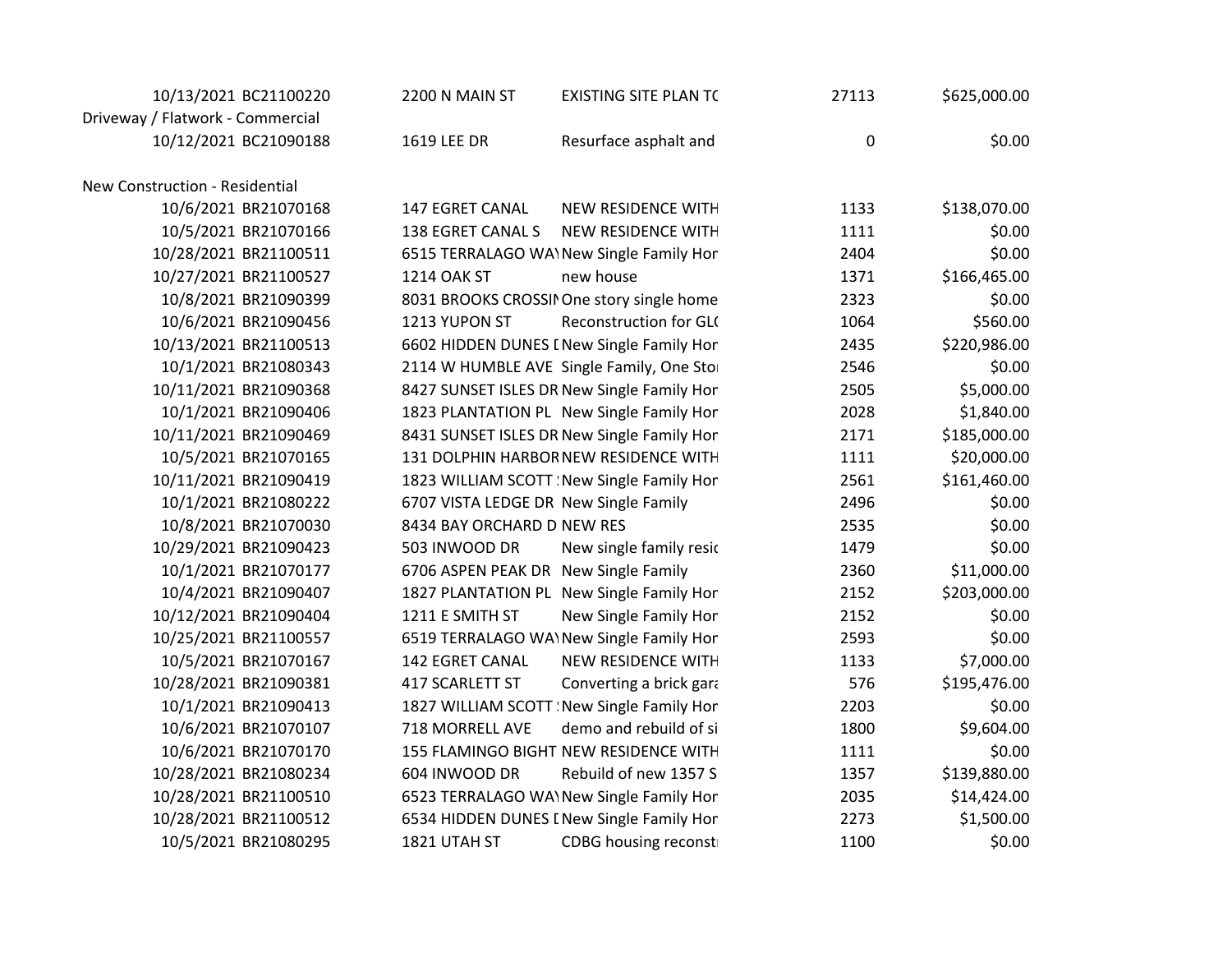Remodel / Alteration/ Addition - Residential

| 10/26/2021 BR21090429                       |                                | 215 S COMMERCE ST Remodel outside and p    | 624          | \$0.00         |  |
|---------------------------------------------|--------------------------------|--------------------------------------------|--------------|----------------|--|
| 10/11/2021 BR21080351                       | 503 STIMSON ST                 | Flooring, sheetrock, up                    | 1212         | \$4,800.00     |  |
| 10/20/2021 BR21090490                       | 815 N 2ND ST                   | **TRANSFERED FROM                          |              | \$7,611.00     |  |
| 10/1/2021 BR21080223                        | 304 E MURRILL AVE              | REMODEL -SIDING, WI                        |              | \$10,000.00    |  |
| 10/5/2021 BR21100507                        |                                | 5001 GLEN HAVEN DR Remodel fire damage 1   | 1200         | \$70,000.00    |  |
| 10/1/2021 BR21090442                        | 100 LAFAYETTE ST               | Painting inside and out                    | 808          | \$0.00         |  |
| 10/26/2021 BR21070086                       |                                | 1814 MARYLAND AVE Addition to existing ho  | 1913         | \$13,000.00    |  |
| 10/7/2021 BR21100501                        |                                | 7315 MULBERRY LN Remove all siding and     | 1600         | \$143,195.00   |  |
| 10/13/2021 BR21090480                       | 303 PARK ST                    | Replacing siding and w                     | 800          | \$76,638.00    |  |
| 10/7/2021 BR21100509                        | 202 WILLIAM AVE                | Full rehab of interior a                   | 1228         | \$246,096.00   |  |
| 10/25/2021 BR21090397                       |                                | 100 W HUMBLE AVE Improvement to existi     | 1128         | \$11,000.00    |  |
| Carport, Pergola, Patio Cover - Residential |                                |                                            |              |                |  |
| 10/1/2021 BR21100494                        | 1115 DUKE ST                   | ADD 2 METAL CARPOR                         | $\mathbf 0$  | \$0.00         |  |
| 10/14/2021 BR21090388                       |                                | 6006 SANDY CREEK DR Patio and Porch constr | 210          | \$67,685.00    |  |
| 10/22/2021 BR21100558                       | 4819 MILL CREEK DR Patio cover |                                            | 518          | \$3,800.00     |  |
| 10/1/2021 BR21090471                        | 500 RIGGS ST                   | ADD 2 METAL CARPOR                         | 600          | \$48,496.00    |  |
| Driveway / Flatwork - Residential           |                                |                                            |              |                |  |
| 10/1/2021 BR21070171                        | 216 POST OAK DR                | Make repairs to existir                    | 700          | \$14,875.00    |  |
| 10/1/2021 BR21090386                        | 3311 MCKINNEY RD               | Driveway was done w                        | $\mathbf{0}$ | \$146,995.00   |  |
| 10/13/2021 BR21080303                       | 3408 WISCONSIN ST              | Built driveway to back                     | $\Omega$     | \$240,000.00   |  |
| 10/29/2021 BR21100575                       | 509 E WRIGHT AVE               | Demo and re-new the                        | 162          | \$79,750.00    |  |
| <b>Demolition - Residential</b>             |                                |                                            |              |                |  |
| 10/13/2021 BR21100517                       | 903 NORTH RD                   | Demo House & Garage                        | 2042         | \$10,234.00    |  |
| 10/29/2021 BR21100582                       | 503 INWOOD DR                  | <b>DEMO HOUSE - NEW R</b>                  | 1603         | \$0.00         |  |
| 10/18/2021 BR21100549                       | 315 SHADY LN                   | <b>DEMOLISH HOUSE FOF</b>                  | $\mathbf 0$  | \$3,000.00     |  |
| Fence - Residential                         |                                |                                            |              |                |  |
| 10/26/2021 BR21100540                       | 1418 Mc PHAIL RD               | Installing 481' of 5' bla                  | 481          | \$127,765.00   |  |
| 10/26/2021 BR21100503                       | 1008 W LOBIT AVE               | Wooden fence                               | $\mathbf 0$  | \$1,500.00     |  |
| 10/19/2021 BR21090432                       | 3002 WILSHIRE LN               | Storm Damage. Repla                        | 248          | \$4,681,272.00 |  |
| 10/6/2021 BR21100514                        | 3118 IOWA ST                   | WOOD FENCE 6 1/2 FT                        | 0            | \$16,950.00    |  |
| 10/27/2021 BR21100531                       | 301 SCHILLING AVE              | install 80 ft of wrought                   | $\Omega$     | \$143,000.00   |  |
| 10/28/2021 BR21100542                       | 9706 EL CHACO DR               | Storm damage. Replac                       | 246          | \$26,000.00    |  |
| 10/8/2021 BR21090460                        | 4008 MONTEGO DR                | Install 48? tall aluminu                   | 250          | \$10,403.00    |  |
|                                             |                                |                                            |              |                |  |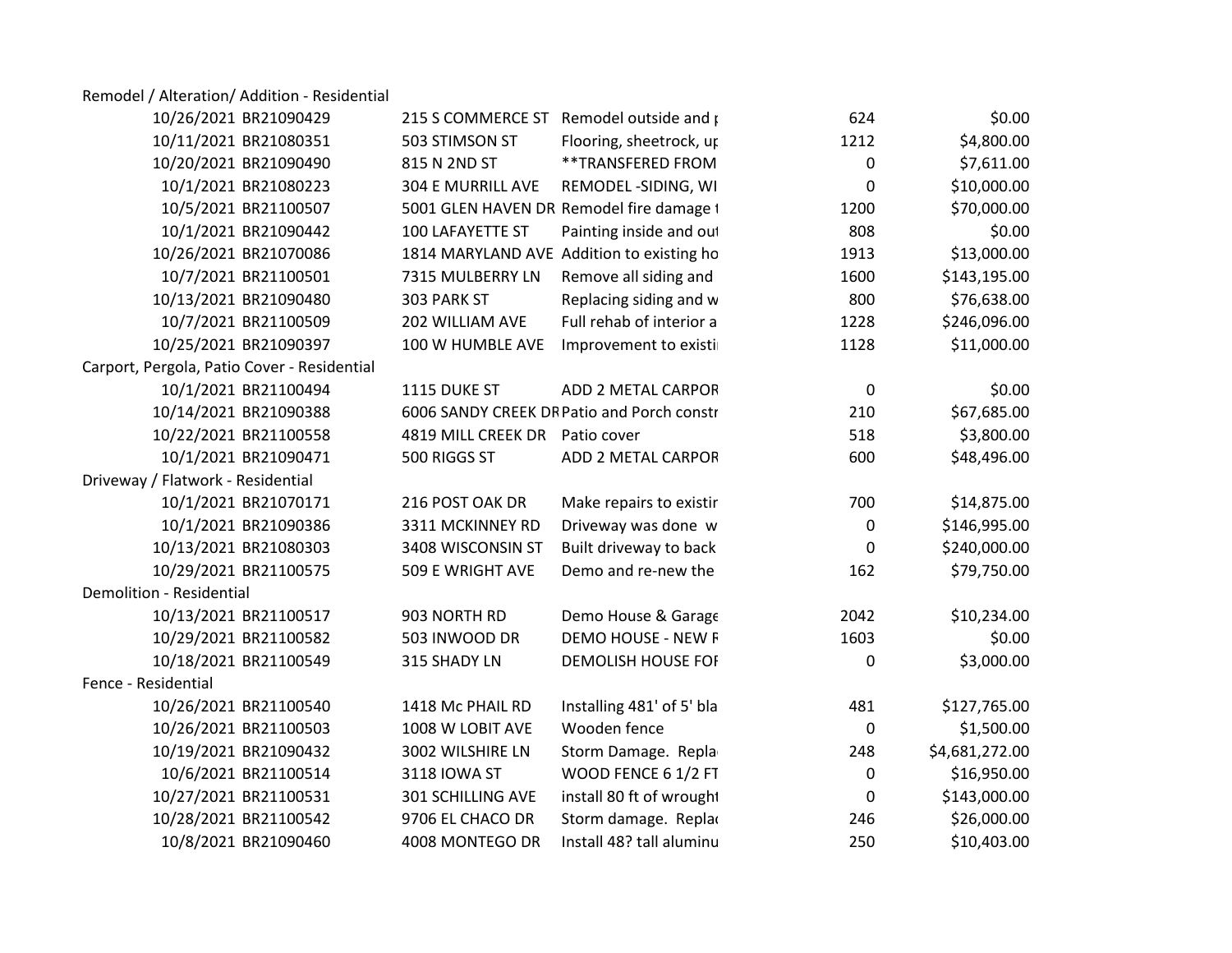| 10/8/2021 BR21090461               | 321 E HUNNICUTT AVE remove falling double   |                            | $\Omega$    | \$59,327.65  |
|------------------------------------|---------------------------------------------|----------------------------|-------------|--------------|
| <b>Foundation Repair</b>           |                                             |                            |             |              |
| 10/11/2021 BR21100520              | 313 PIN OAK DR                              | Install 23 exterior, 8 ir  | $\Omega$    | \$151,720.00 |
| 10/11/2021 BR21100521              | 9830 EL CHACO DR                            | <b>FOUNDATION REPAIR-</b>  | $\Omega$    | \$25,000.00  |
| 10/25/2021 BR21100553              | 304 MORRELL AVE                             | Install 4 interior piers   | $\Omega$    | \$0.00       |
| <b>Generator Installation</b>      |                                             |                            |             |              |
| 10/8/2021 BR21090465               | 405 E ARCHER RD                             | 22 kw generator            | $\Omega$    | \$12,000.00  |
| 10/11/2021 BR21090377              | 3410 CREEKBEND DR INSTALL GENERAC 22K       |                            | $\Omega$    | \$10,000.00  |
| 10/26/2021 BR21100572              | 8703 E CRESCENT LAKI Install Backup Generat |                            | 8           | \$225,000.00 |
| 10/28/2021 BR21100574              | 10123 STONE BRIAR D installation of 24 kw G |                            | 15          | \$30,200.00  |
| 10/8/2021 BR21090466               | 1800 OAK SHADOWS S 24 kw generator          |                            | $\Omega$    | \$125,000.00 |
| 10/1/2021 BR21090370               | 505 HILLHURST DR                            | Install 22kw generac st    | 2532        | \$148,045.00 |
| 10/14/2021 BR21100497              | 4006 SPURWING LN 18kw Generac GENER/        |                            | $\mathbf 0$ | \$100,000.00 |
| 10/25/2021 BR21090482              | 3801 DEL ORO DR                             | Install Stand-By Gener     | 2800        | \$7,000.00   |
| 10/8/2021 BR21090488               | 607 LITTLE WOOD DR Generator Installation   |                            | $\Omega$    | \$4,000.00   |
| 10/12/2021 BR21090487              | 4505 LARIAT DR                              | Generator Install for a    | $\Omega$    | \$0.00       |
| 10/11/2021 BR21090484              | 920 CURRY ST                                | Install standby general    | 15          | \$7,121.00   |
| 10/11/2021 BR21070184              | 211 WOODSIDE DR                             | <b>INSTALLING BACKUP (</b> |             | \$0.00       |
| 10/1/2021 BR21090441               | 2200 BUCHANAN DR Installation of generato   |                            | $\Omega$    | \$3,000.00   |
| 10/1/2021 BR21090440               | 10035 CHASE CT                              | Installing a 24kw NG G     | 1400        | \$18,995.00  |
| 10/25/2021 BR21100548              | 6726 HUNTERS CREEK installation of 18 kw G  |                            | 16          | \$197,000.00 |
| 10/28/2021 BR21090403              | 4700 SUMMER LN                              | installation of generato   | $\Omega$    | \$131,820.00 |
| 10/18/2021 BR21070074              | 5113 TAMARACH DR INSTALL STAND BY GEI       |                            | 15          | \$0.00       |
| 10/11/2021 BR21090476              | 1315 JEFFERSON ST                           | Install standby general    | 15          | \$21,000.00  |
| <b>Manufactured Home Placement</b> |                                             |                            |             |              |
| 10/28/2021 BH21100008              | 2218 COLONIAL DR                            | New Manufactured Hc        | 1056        | \$945,000.00 |
| Pool - Residential In Ground       |                                             |                            |             |              |
| 10/28/2021 BW21100009              | 4510 ALAMANCE DR Inground gunite swimr      |                            | 594         | \$820.00     |
|                                    |                                             |                            |             |              |
| SOLAR PANEL INSTALLATION           |                                             |                            |             |              |
| 10/6/2021 BR21090467               | 4518 IRONWOOD DR Installation of a 15.91    |                            | 848.82      | \$180,000.00 |
| 10/11/2021 BR21100508              | 529 STIMSON ST                              | Installing 27 pv solar p   | 477         | \$12,000.00  |
| 10/8/2021 BR21100515               | <b>42 CRESTBRIAR CT</b>                     | Roof mounted 26 pane       | 523         | \$0.00       |
| 10/8/2021 BR21080288               | 5405 CAROUSEL CIR                           | Solar panels               | 255         | \$1,200.00   |
| 10/12/2021 BR21100528              | 5905 W BAKER RD                             | Residential rooftop sol    | $\Omega$    | \$45,000.00  |